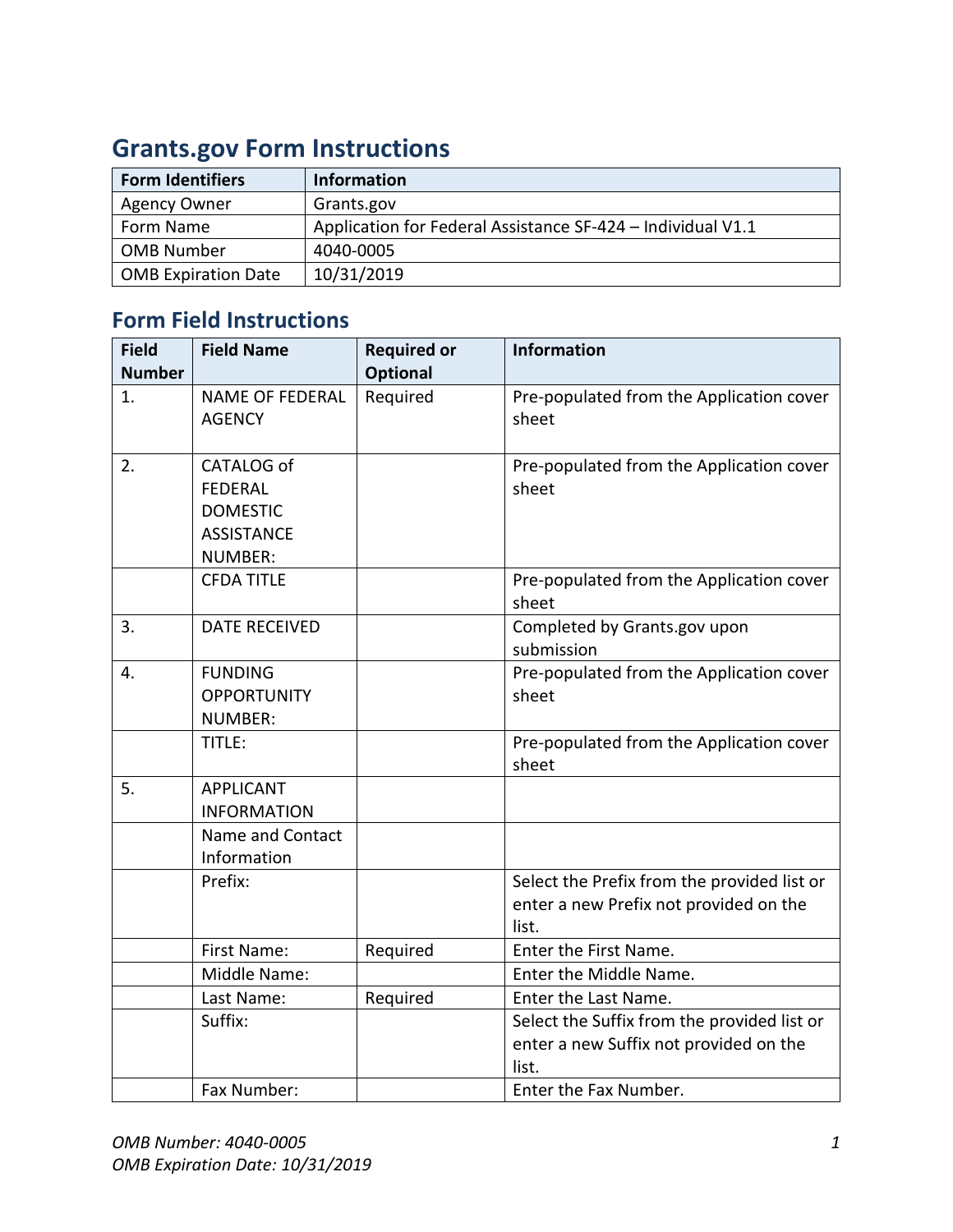| <b>Field</b>  | <b>Field Name</b>                                                                | <b>Required or</b> | <b>Information</b>                                                                                                                                                                                                                                                                                              |
|---------------|----------------------------------------------------------------------------------|--------------------|-----------------------------------------------------------------------------------------------------------------------------------------------------------------------------------------------------------------------------------------------------------------------------------------------------------------|
| <b>Number</b> |                                                                                  | <b>Optional</b>    |                                                                                                                                                                                                                                                                                                                 |
|               | Email:                                                                           |                    | Enter a valid Email Address.                                                                                                                                                                                                                                                                                    |
|               | Telephone                                                                        | Required           | Enter the Daytime Telephone Number.                                                                                                                                                                                                                                                                             |
|               | Number (Daytime):                                                                |                    |                                                                                                                                                                                                                                                                                                                 |
|               | Telephone                                                                        |                    | Enter the Evening Telephone Number.                                                                                                                                                                                                                                                                             |
|               | Number (Evening):                                                                |                    |                                                                                                                                                                                                                                                                                                                 |
|               | <b>Address</b>                                                                   |                    |                                                                                                                                                                                                                                                                                                                 |
|               | Street 1:                                                                        | Required           | Enter the first line of the Street Address.                                                                                                                                                                                                                                                                     |
|               | Street 2:                                                                        |                    | Enter the second line of the Street<br>Address.                                                                                                                                                                                                                                                                 |
|               | City:                                                                            | Required           | Enter the City.                                                                                                                                                                                                                                                                                                 |
|               | County/Parish:                                                                   |                    | Enter the County or Parish.                                                                                                                                                                                                                                                                                     |
|               | State:                                                                           |                    | Select the state, US possession, or                                                                                                                                                                                                                                                                             |
|               |                                                                                  |                    | military code from the provided list. This                                                                                                                                                                                                                                                                      |
|               |                                                                                  |                    | field is required if Country is the United                                                                                                                                                                                                                                                                      |
|               |                                                                                  |                    | States.                                                                                                                                                                                                                                                                                                         |
|               | Province:                                                                        |                    | Enter the Province.                                                                                                                                                                                                                                                                                             |
|               | Country:                                                                         | Required           | Select the Country from the provided list.                                                                                                                                                                                                                                                                      |
|               | Zip / Postal Code                                                                |                    | Enter the nine-digit Postal Code (e.g., ZIP<br>Code). This field is required if Country is<br>the United States.                                                                                                                                                                                                |
|               | Citizenship Status                                                               |                    |                                                                                                                                                                                                                                                                                                                 |
|               | U.S. Citizenship?<br>Yes/No                                                      | Required           | Select Yes if applicant is a citizen of the<br>United States. Select No if applicant is a<br>permanent resident and enter the Alien<br>Registration #. Select No if applicant is a<br>foreign national and enter the country of<br>citizenship and start date of most recent<br>residency in the United States. |
|               | If No                                                                            |                    |                                                                                                                                                                                                                                                                                                                 |
|               | If permanent<br>resident of U.S.,<br>enter the Alien<br>Registration #           |                    | Enter the Alien Registration Number.                                                                                                                                                                                                                                                                            |
|               | If foreign national,<br>enter country of<br>citizenship:                         |                    | Select the Country from the provided list.<br>This field is required if the applicant is not<br>a U.S. Citizen.                                                                                                                                                                                                 |
|               | If foreign national,<br>enter start date of<br>most recent<br>residency in U.S.: | Required           | Enter the start date of the most recent<br>residency in the U.S. Enter in the format<br>MM/DD/YYYY. This field is required if the<br>applicant is not a U.S. Citizen.                                                                                                                                           |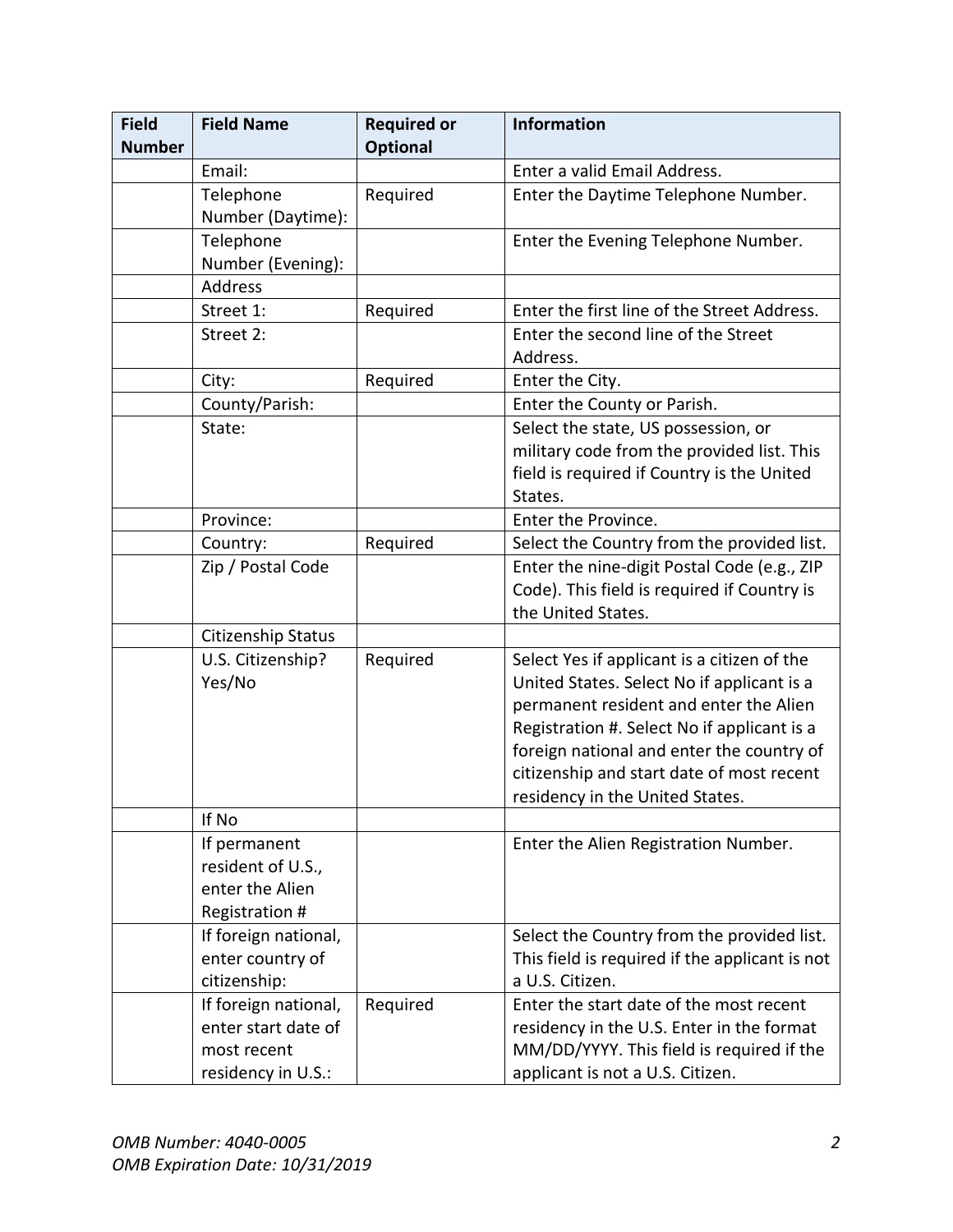| <b>Field</b>  | <b>Field Name</b>          | <b>Required or</b> | <b>Information</b>                                       |
|---------------|----------------------------|--------------------|----------------------------------------------------------|
| <b>Number</b> |                            | <b>Optional</b>    |                                                          |
|               | Congressional              | Required           | Enter the Congressional District in the                  |
|               | District of                |                    | format: 2 character State Abbreviation -                 |
|               | Applicant:                 |                    | 3 character District Number. Examples:                   |
|               |                            |                    | CA-005 for California's 5 <sup>th</sup> district, CA-012 |
|               |                            |                    | for California's 12 <sup>th</sup> district, NC-103 for   |
|               |                            |                    | North Carolina's 103rd district. If outside              |
|               |                            |                    | the US, enter 00-000.                                    |
| 6.            | Project                    |                    |                                                          |
|               | Information                |                    |                                                          |
|               | Project Title              |                    | Enter a brief, descriptive title of the                  |
|               |                            |                    | project.                                                 |
|               | <b>Project Description</b> | Required           | Enter a brief description of the project.                |
|               | Proposed Project           | Required           | Start Date: Enter the start date for the                 |
|               |                            |                    | proposed project. Enter in the format                    |
|               |                            |                    | MM/DD/YYYY. End Date: Enter the end                      |
|               |                            |                    | date for the proposed project. Enter in                  |
|               |                            |                    | the format MM/DD/YYYY.                                   |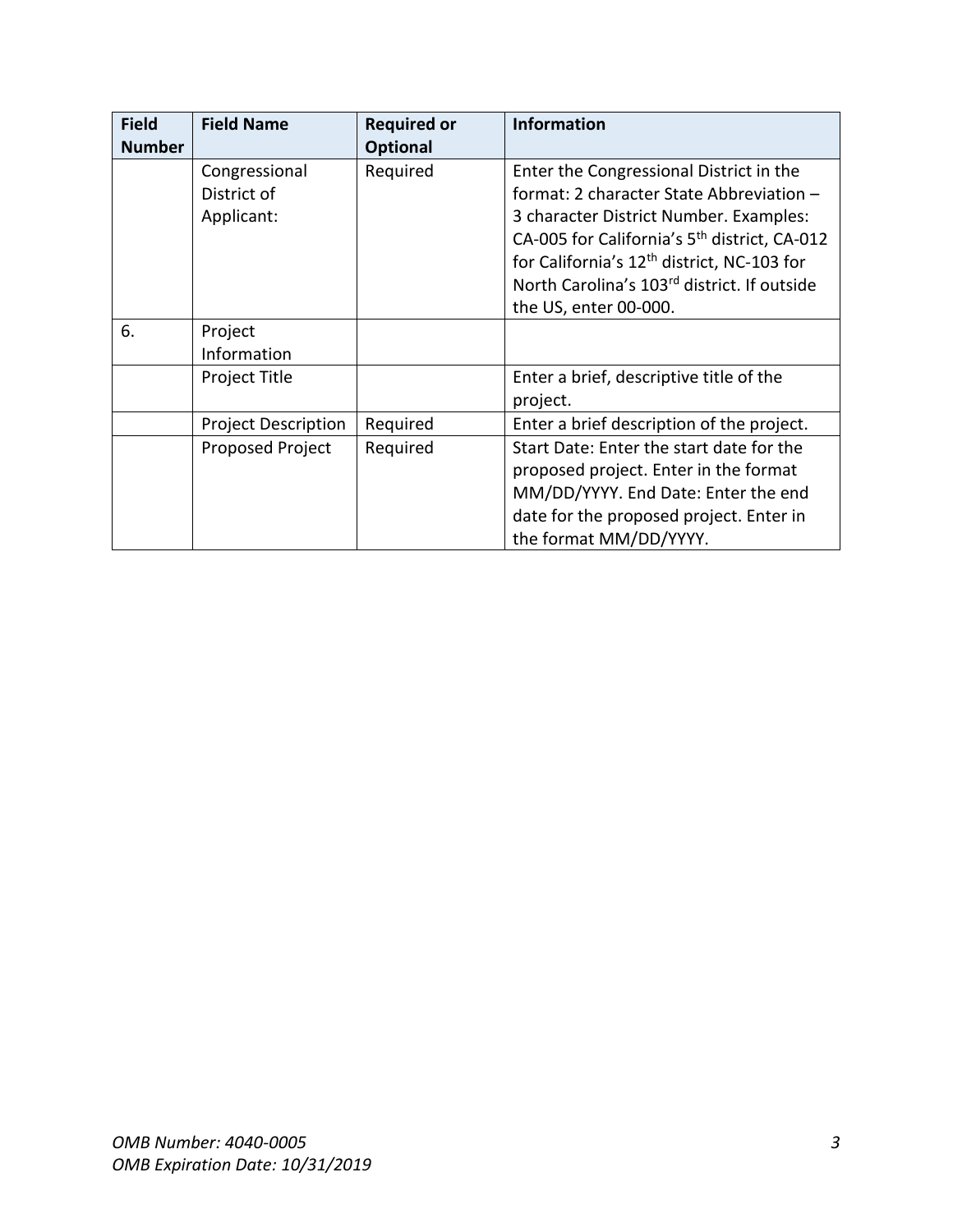| <b>Field</b>  | <b>Field Name</b>                                                                                                                                                                                                                                                                            | <b>Required or</b> | Information      |
|---------------|----------------------------------------------------------------------------------------------------------------------------------------------------------------------------------------------------------------------------------------------------------------------------------------------|--------------------|------------------|
| <b>Number</b> |                                                                                                                                                                                                                                                                                              | <b>Optional</b>    |                  |
| 7.            | * By signing this                                                                                                                                                                                                                                                                            | Required           | Check to select. |
|               | application, I                                                                                                                                                                                                                                                                               |                    |                  |
|               | certify (1) to the                                                                                                                                                                                                                                                                           |                    |                  |
|               | statements                                                                                                                                                                                                                                                                                   |                    |                  |
|               | contained in the                                                                                                                                                                                                                                                                             |                    |                  |
|               | list of                                                                                                                                                                                                                                                                                      |                    |                  |
|               | certifications**                                                                                                                                                                                                                                                                             |                    |                  |
|               | and (2) that the                                                                                                                                                                                                                                                                             |                    |                  |
|               | statements herein                                                                                                                                                                                                                                                                            |                    |                  |
|               | are true, complete,                                                                                                                                                                                                                                                                          |                    |                  |
|               | and accurate to                                                                                                                                                                                                                                                                              |                    |                  |
|               | the best of my                                                                                                                                                                                                                                                                               |                    |                  |
|               | knowledge. I also                                                                                                                                                                                                                                                                            |                    |                  |
|               | provide the                                                                                                                                                                                                                                                                                  |                    |                  |
|               | required                                                                                                                                                                                                                                                                                     |                    |                  |
|               | assurances** and                                                                                                                                                                                                                                                                             |                    |                  |
|               | agree to comply                                                                                                                                                                                                                                                                              |                    |                  |
|               | with any resulting                                                                                                                                                                                                                                                                           |                    |                  |
|               | terms if I accept an                                                                                                                                                                                                                                                                         |                    |                  |
|               | award. I am aware                                                                                                                                                                                                                                                                            |                    |                  |
|               | that any false,                                                                                                                                                                                                                                                                              |                    |                  |
|               | fictitious, or                                                                                                                                                                                                                                                                               |                    |                  |
|               | fraudulent                                                                                                                                                                                                                                                                                   |                    |                  |
|               | statements or                                                                                                                                                                                                                                                                                |                    |                  |
|               | claims may subject                                                                                                                                                                                                                                                                           |                    |                  |
|               | me to criminal,                                                                                                                                                                                                                                                                              |                    |                  |
|               | civil, or                                                                                                                                                                                                                                                                                    |                    |                  |
|               |                                                                                                                                                                                                                                                                                              |                    |                  |
|               |                                                                                                                                                                                                                                                                                              |                    |                  |
|               |                                                                                                                                                                                                                                                                                              |                    |                  |
|               |                                                                                                                                                                                                                                                                                              |                    |                  |
|               |                                                                                                                                                                                                                                                                                              |                    |                  |
|               |                                                                                                                                                                                                                                                                                              |                    |                  |
|               |                                                                                                                                                                                                                                                                                              |                    |                  |
|               |                                                                                                                                                                                                                                                                                              |                    |                  |
|               |                                                                                                                                                                                                                                                                                              |                    |                  |
|               |                                                                                                                                                                                                                                                                                              |                    |                  |
|               |                                                                                                                                                                                                                                                                                              |                    |                  |
|               |                                                                                                                                                                                                                                                                                              |                    |                  |
|               |                                                                                                                                                                                                                                                                                              |                    |                  |
|               |                                                                                                                                                                                                                                                                                              |                    |                  |
|               | administrative<br>penalties (U.S.<br>Code, Title 218,<br>Section 1001) ** I<br><b>AGREE</b><br>** The list of<br>certifications and<br>assurances, or an<br>internet site where<br>you may obtain<br>this list, is<br>contained in the<br>announcement or<br>agency-specific<br>instructions |                    |                  |